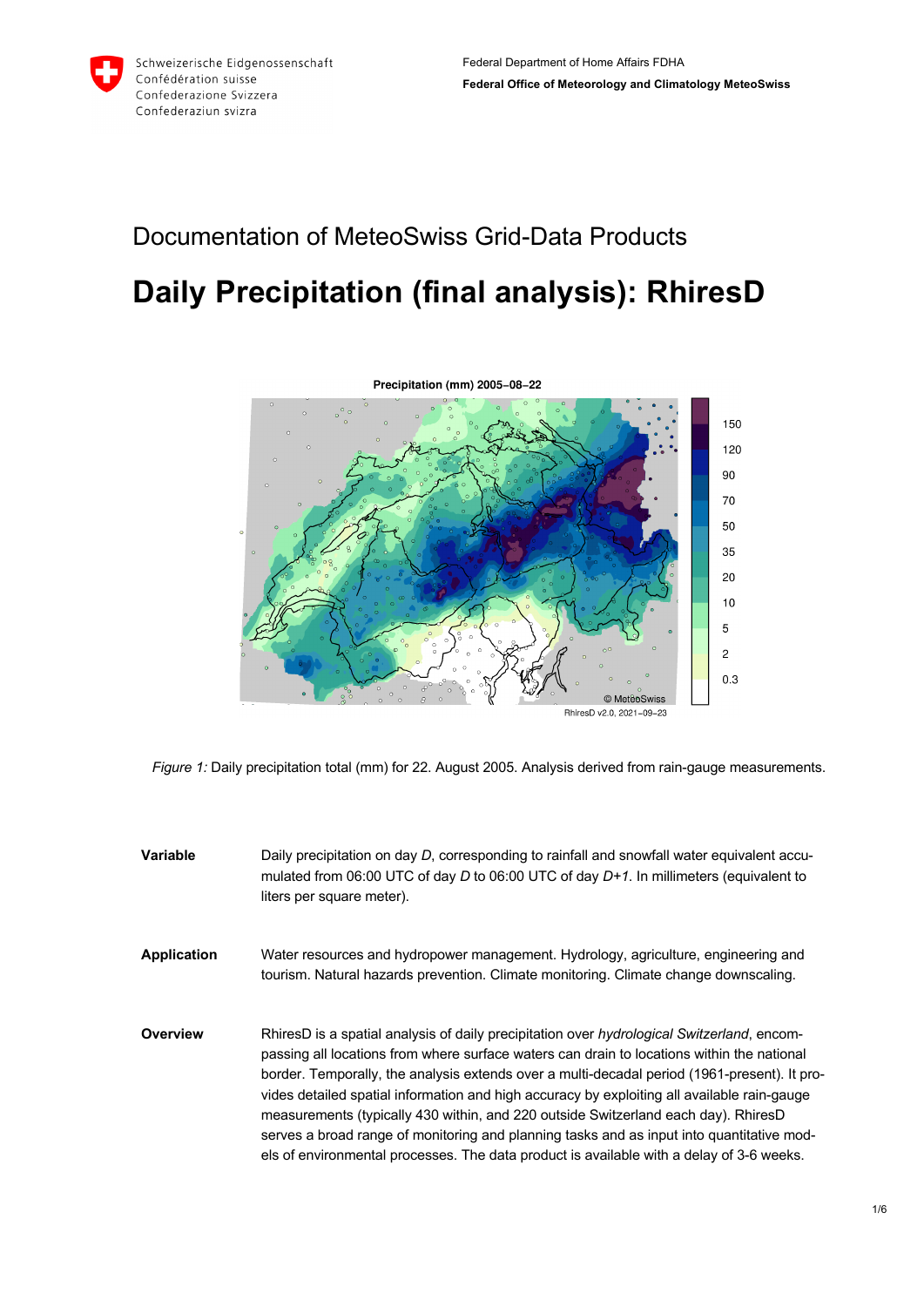**Data base** RhiresD is based on daily precipitation totals measured at the high-resolution rain-gauge networks from MeteoSwiss and from weather services in the neighboring countries. The analysis uses all measurements available for a particular day to ensure maximum effective resolution and accuracy. As a consequence, the observational base varies from day to day.

> In terms of geographical distribution, the rain-gauge stations within the national border are evenly spaced in the horizontal (see e.g. Fig. 1). However, there is a clear imbalance in the vertical, with regions above 1200 mMSL being comparatively under-represented (see e.g. Frei and Schär 1998, Konzelmann et al. 2007). Outside the swiss border, the station density is heterogenous, with relatively dense coverage in Germany, Austria and the Toce- and Aosta vallies in Italy, compared to coarser coverage over France and Lombardia.

In terms of temporal distribution, the number of stations within Switzerland varies moderatly. There are 420 in the early 1960ies, increasing to about 520 in the mid 1970ies and decreasing thereafter, reaching approx. 430 after 2005.

Outside Switzerland, the station networks vary substantially. Back until about 2005, the density is reasonably stable, but it becomes gradually coarser further back in time. Before 1992, data for the Toce and Aosta valleys is missing altogether and for the section over France it is very coarse. To avoid undue extrapolation, **the Italian and French parts of the domain have been masked out (i.e., set to NA) before 1992**. Finally, before 1971, the data density is less than a fifth of that in Switzerland, also over the German and Austrian sectors, but the analysis domain was not further restricted.

The majority of the rain gauges operated in Switzerland between 1961 and 1980 were manual Hellmann type gauges with an orifice of 200 cm<sup>2</sup> positioned 1.5 m above ground. Starting around 1980, manual gauges have been converted continuously into automatic gauges (tipping buckets and weighing gauges), which make up almost 60% of all gauges today. Data from neighboring countries is mostly from automatic measurements after 1992.

As regards the quality standards, data from within Switzerland is systematically checked for gross errors and filtered accordingly. For data outside the national border, the quality standard is inferior because of the real time nature of this data, and residual gross errors are to be exptected.

**Method** The precipitation analysis for day D is obtained in several steps: (1) Spatial interpolation of the climatological mean precipitation measurements for the calendar month of day D (reference period 1971-1990); (2) Calculation of relative anomalies of station measurements on D with respect to the climatological mean from step 1; (3) Spatial interpolation of relative anomalies; (4) Multiplication of the resulting anomaly field with the climatological mean field.

> The interpolation in step 1 adopts regionally varying precipitation – topography relationships, estimated by local weighted linear regression. A version of the PRISM algorithm by Daly et al. (1994, 2002) is applied and adjusted for the Alpine region (Schwarb et al. 2000, Schwarb et al. 2001). The purpose of using a climatological reference field for the interpolation of daily precipitation is to reduce the risk of systematic errors due to the under-representation of measurement stations at high elevations (Widmann and Bretherton 2000).

> For version "v2.0" of the data product a manual adjustment has been applied to the original climatological background field of Schwarb et al. (2001) in order to amend unrealistically wet conditions in the region of the Jungfrau massif. The wet anomaly there was reduced by 23% for the annual total (25% in summer, 13% in winter) centered on the massif and gradually decreasing to zero over a radius of 25 km.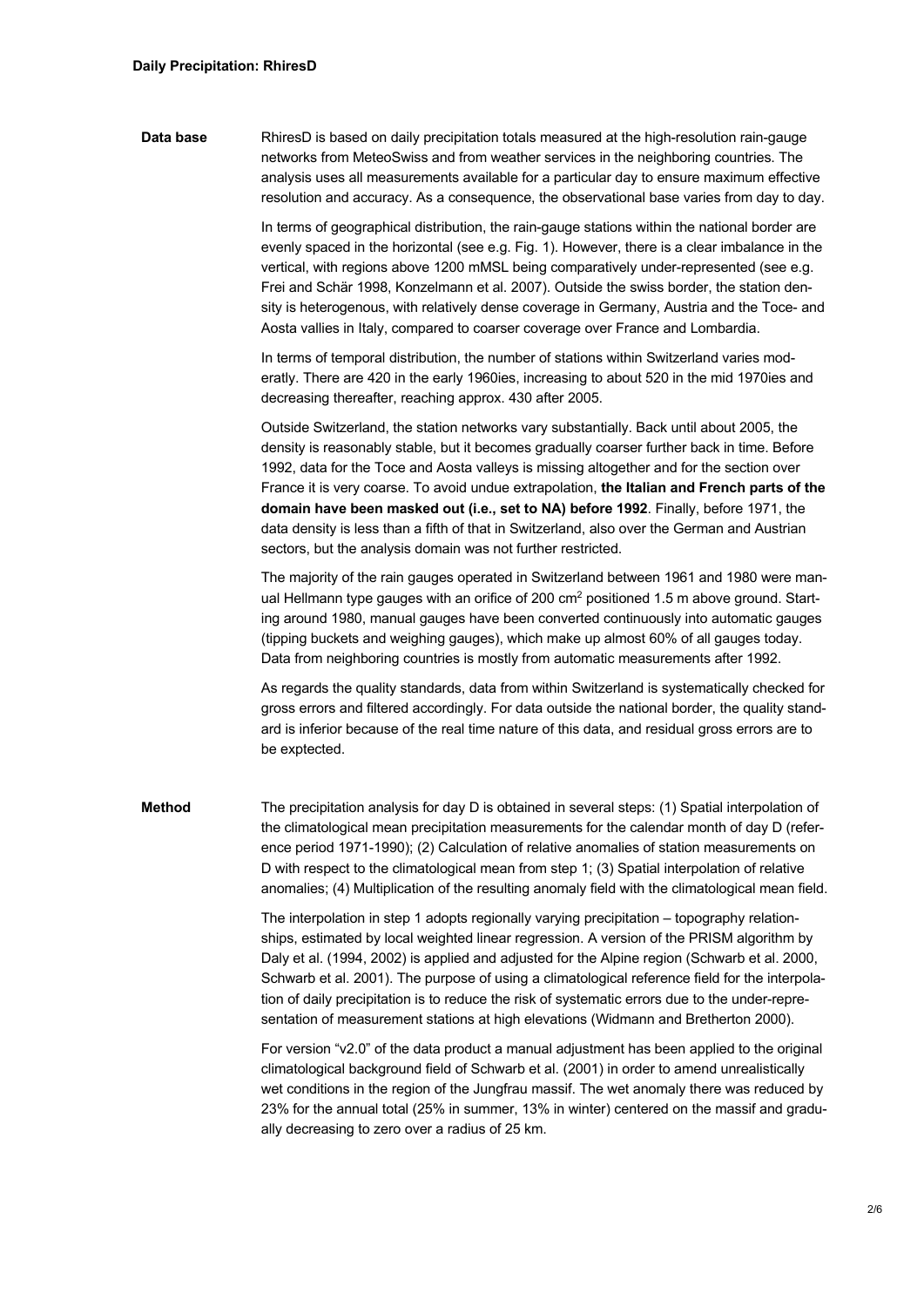The interpolation in step 3 adopts a weighting scheme, which emphasizes the contribution of measurements that are close to the analysis point and/or exhibit a high degree of directional isolation in the neighborhood of the analysis point. For this purpose, a modified version of the SYMAP algorithm by Shepard (1984) is employed. Some detail of the interpolation scheme is described in section 4.1 of Frei et al. (2006) and in Frei and Schär (1998). For version "v2.0" of the analysis, a further adjustment has been made to the radial weighting scheme to better cope with the more highly variable station density over the extended analysis domain.

**Target users** RhiresD addresses needs for environmental planning and monitoring in a broad range of fields (water resources, hydrology, agriculture, hydropower, etc.). The daily time resolution together with the long-term coverage permits for statistical analyses on the frequency of regional heavy precipitation, and, in combination with runoff models, the occurrence of extreme water levels in lakes and high stream flow conditions in rivers. RhiresD has been employed in numerous statistical analyses and modelling applications, including the analysis of flooding events (Bezzola and Ruf 2009), the modelling of streamflow (Addor et al. 2014, Fatichi et al. 2015), for snow hydrology and climatology (Jonas 2018, Frei et al. 2018), in geomorphological studies (Leonarduzzi et al. 2017, Costa et al. 2018), for high-resolution climate change scenarios (Peleg et al. 2017, CH2018), and for the evaluation of NWP and climate models (Montesarchio et al. 2014, Voudouri et al. 2017, Bandhauer et al. 2021).

#### **Accuracy and interpretation** The accuracy of RhiresD depends on the accuracy of the underlying rain-gauge measurements and the capability of the interpolation scheme to reproduce precipitation at ungauged locations.

Measurement errors: Measurements by rain gauges are subject to systematic errors. Windinduced deflection of hydrometeors over the gauge orifice results in an underestimation of true precipitation. The "gauge undercatch" is comparatively larger during episodes with strong wind, or at wind-exposed stations and during weather with small rainfall intensity or with snowfall (Neff 1977, Yang et al. 1999). Sevruk (1985) estimates the systematic measurement error in Switzerland to range from about 4% at low elevations in summer to occasionally more than 40% above 1500 mMSL in winter. RhiresD must therefore be expected to generally underestimate precipitation, particularly during days with snowfall and at windexposed locations.

Interpolation errors: The magnitude of interpolation errors depends on how the analyses are interpreted by the user. If gridpoint values are expected to represent local point estimates, interpolation errors are substantial: A "leave one out" cross-validation reveals that the standard error is in the order of a factor of 1.7 for light precipitation (< 20% quantile) and a factor of 1.3 for intense precipitation (> 90% quantile). Errors are slightly larger (smaller) in summer (winter). It is important to note, that there is a general tendency (i.e. a systematic error) to overestimate light and underestimate intense precipitation, which is a consequence of interpolation uncertainty. These conditional biases are a consequence of interpolation uncertainty and they are relatively larger in data sparse areas and in cases of high spatial variation (e.g. a day with convective rainfall). Hence, RhiresD will not properly inform about statistics of heavy point-scale precipitation. If gridpoint values are interpreted as area mean values (e.g. over one or many grid cells), the magnitude of the error is smaller. It is difficult to derive error statistics for this line of interpretation because of the lack of an appropriate evaluation reference. Special uncertainty analyses for cases of intense precipitation suggest that standard errors are in the order of a factor of 1.25 to 1.5, if the estimates are interpreted as 20x20 km2 area-mean values (Frei and Isotta 2019).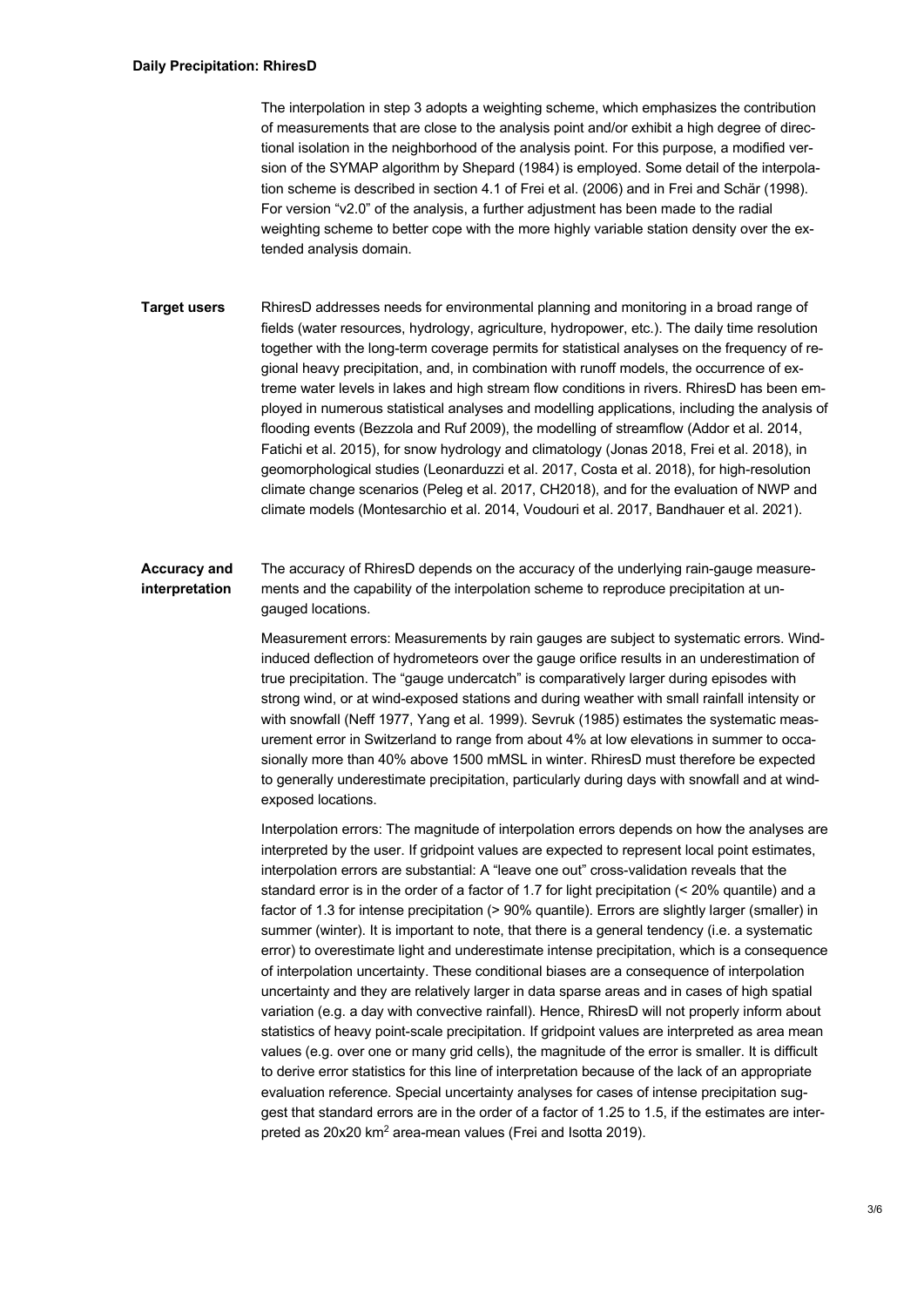Grid spacing vs. effective resolution: The substantial interpolation error and the conditional bias in the statistics points to the limitations with which small-scale variations can be resolved and statistics at small scales recovered. We expect that the effective resolution of RhiresD is in the order of 15-20 km, likely even coarser in the high mountains and outside Switzerland. This is important to recognize by users. The km-scale grid spacing does not imply that these scales are actually resolved. RhiresD fields are much smoother than real precipitation fields at the nominal km scale. We recommend users to interpret the estimates as area-means over a  $250-400 \text{ km}^2$  surrounding, and to not expect RhiresD to represent statistics on local precipitation extremes.

Temporal homogeneity: Temporal variations in the station network (see section *Data base*) invoke climatological inhomogeneities in RhiresD. These can affect long-term variations, especially in high-frequency statistics (e.g. frequency of wet days, exceedance of thresholds). Users requiring better long-term consistency can contact MeteoSwiss to investigate the possibility for a dedicated regional data product that aims at temporal consistency, rather than at spatial resolution.

Reduced quality outside Switzerland: The database available for the analysis outside the Swiss border is less extensive and partly not quality checked. As a result, the quality of the analysis is clearly inferior over these areas, compared to that within the country border. Notably, users must expect considerable smoothing in the fields before 1971 over Germany and Austria, due to the limited station density. Moreover, the analysis happens to show evident gross errors, particularly in wintertime when some of the automatic gauges failed to heat during snowfall.

**Related products** RhydchprobD: A probabilistic daily precipitation analysis, based on the same high-resolution rain-gauge network and the same domain, but presented as an ensemble of possible spatial distributions. This product allows to trace interpolation uncertainty into applications (ensemble), it reproduces the statistics of extremes more accurately, and allows interpretation at smaller scales. See Frei & Isotta (2019) for further information.

> RprelimD: A preliminary estimate of the distribution of daily precipitation based on a subset of the stations of RhiresD that is available in real time (i.e., with a delay of one day). Methodologically, RprelimD (v3.0) is similar to RhiresD (v2.0), but less accurate and less detailed, due to the smaller observational basis and preliminary data quality status. RprelimD is meant to serve users with a need for real-time daily data. RprelimD is superseded by RhiresD when that becomes available.

> RhiresM / RhiresY: Similar to RhiresD but for the monthly / yearly precipitation sum and restricted to the domain within the Swiss country borders. There is no strict consistency between these products. E.g. adding the daily analyses of RhiresD does not reproduce RhiresM exactly. This is due to differences in the underlying measurement data, when stations only cover part of the month. Differences are small in practice.

> CPC: An hourly precipitation dataset obtained from a statistical combination of simultaneous radar and rain-gauge measurements. This data product is available in near real-time. Aggregation of CPC over one day does not replicate RhiresD. RhiresD is informed by many more non-automated rain gauges.

TabsD / SrelD: Daily analyses for temperature and sunshine duration, together with those for daily precipitation, provide comprehensive information on weather and climate in Switzerland and are, in combination, useful for many environmental modeling tasks.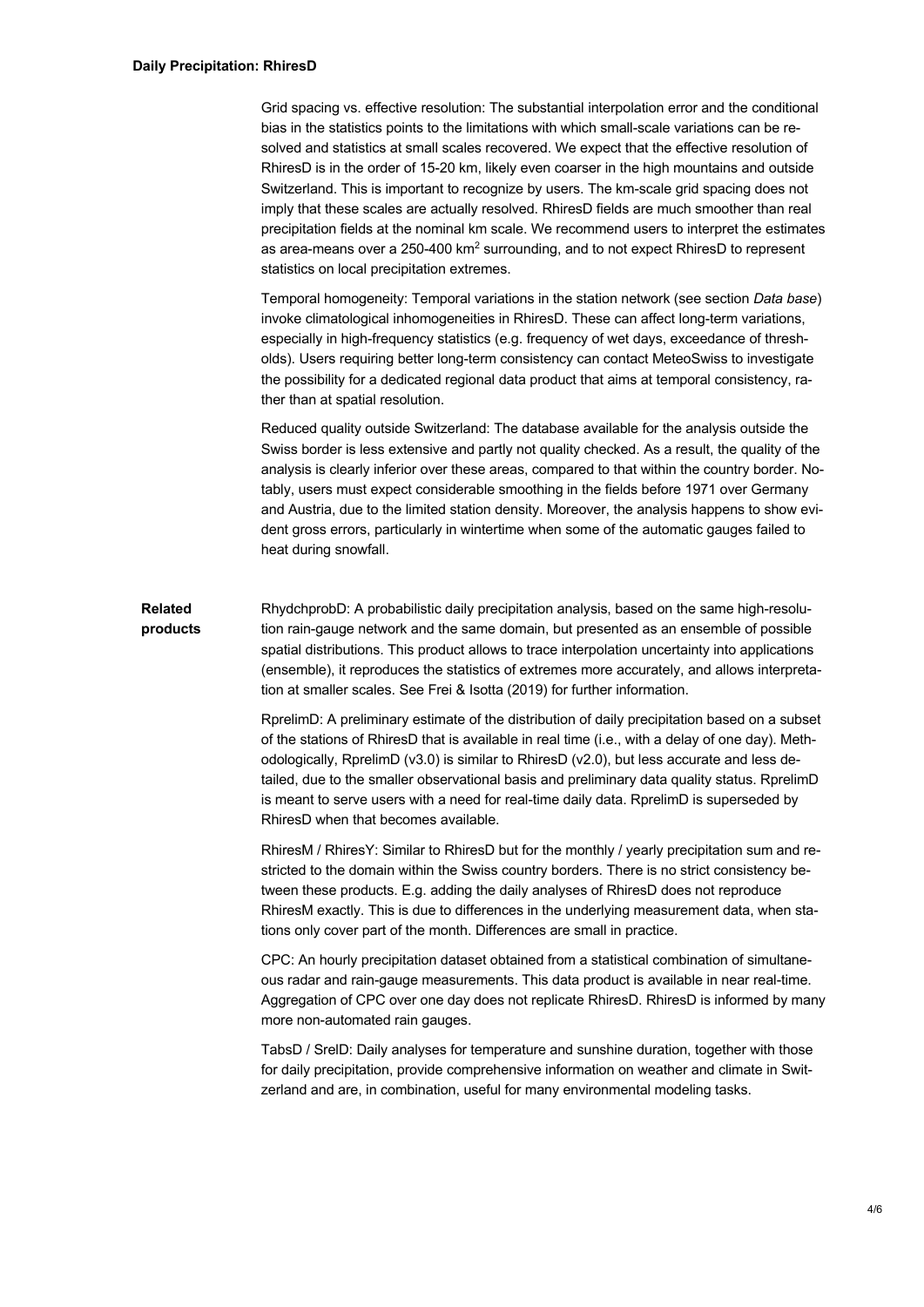## **Daily Precipitation: RhiresD**

**Grid structures** RhiresD is available in the following grid structures:

ch02h.lonlat, ch01h.swiss.lv95, ch.cosmo1.rotpol, ch.cosmo2.rotpol, ch.cosmo7.rotpol (analyses on cosmo grids are provided upon special request only)

## **Versions** v2.0: The current operational version of RhiresD

v1.0: This version was operational for many years until 2021. It was available for the area within the country borders only, has used a slightly different radial weighting scheme compared to v2.0, and has suffered an unrealistic moist anomaly in the Jungfrau region.

Update cycle RhiresD is updated once every month to include all available manual measurements and the results of the regular processing of data quality control. The update for all daily fields of a month is available typically on the  $25<sup>th</sup>$  of the following month.

References Addor, N., Rössler, O., Köplin, N., Huss, M., Weingartner, R., and Seibert, J. (2014). Robust changes and sources of uncertainty in the projected hydrological regimes of Swiss catchments. *Water Resources Research*, *50***,** 7541– 7562. https://doi.org/10.1002/2014WR015549 Bandhauer, M., Isotta, F. A., Lakatos, M., Lussana, C., Baserud, L., Izsak, B., … Frei, C. (2021). Evaluation of daily precipitation analyses in E-OBS (v19.0e) and ERA5 by comparison to regional high-resolution datasets in European regions. *Int. J. Climatol.*, 1–21. https://doi.org/10.1002/joc.7269 Bezzola, G.R. and Ruf W. (2009): Ereignisanalyse Hochwasser 2007 – Analyse der Meteo- und Abflussvorhersagen; vertiefte Analyse der Hochwasserregulierung der Jurarandgewässer. *Umweltwissen Nr. 0927,* Bundesamt für Umwelt, Bern, 209 pp. Costa, A., Anghileri, D., & Molnar, P. (2018). Hydroclimatic control on suspended sediment dynamics of a regulated Alpine catchment: A conceptual approach. *Hydrology and Earth System Sciences*, *22***(6),** 3421–3434. https://doi.org/10.5194/hess-22-3421-2018 Daly, C., Gibson, W.P., Taylor, G.H., Johnson, G.L., and Pasteris, P. (2002): A knowledge-based approach to the statiscal mapping of climate. *Climate Res.*, **22**, 99-113. Daly, C., Neilson, R.P., and Phillips, D.L. (1994): A statistical-topographic model for mapping climatological precipitation over mountainous terrain. *J. Appl. Meteorol.,* **33,** 140-158. Fatichi, S., Rimkus, S., Burlando, P., Bordoy, R., & Molnar, P. (2015). Elevational dependence of climate change impacts on water resources in an Alpine catchment. *J. Hydrology*, *525*, 362–382. https://doi.org/10.1016/j.jhydrol.2015.03.036 Frei, C., and Isotta, F. A., 2019. Ensemble spatial precipitation analysis from rain-gauge data: Methodology and application in the European Alps. *J. Geophys. Res. Atmos.*, *124*. https://doi.org/10.1029/2018JD030004 Frei, C., and Schär C. (1998): A precipitation climatology of the Alps from high-resolution rain-gauge observations. *Int. J. Climatol.,* **18,** 873-900. Frei, C., Schöll, R., Fukutome, S., Schmidli, J.,and Vidale, P.L. (2006): Future change of precipitation extremes in Europe: An intercomparison of scenarios from regional climate models. *J. Geophys. Res.,* **111**, D06105, doi:10.1029/2005JD005965. Frei, P., Kotlarski, S., Liniger, M. A., & Schär, C. (2018). Future snowfall in the Alps: projections based on the EURO-CORDEX regional climate models. *The Cryosphere Discussions*, 1–38. https://doi.org/10.5194/tc-12-1-2018 Jonas, T. (2018). Schneewasseräquivalent 1981–2010. Hydrological Atlas of Switzerland, HADES, available www.hydromaps.ch. Konzelmann, T., Wehren, B., and Weingartner, R. (2007): Niederschlagsmessnetze. Hydrological Atlas of Switzerland, HADES, available from University of Bern, Plate 2.1. Leonarduzzi, E., Molnar, P., & McArdell, B. W. (2017). Predictive performance of rainfall thresholds for shallow landslides in Switzerland from gridded daily data. *Water Resources Research*, *53***(8),** 6612–6625. https://doi.org/10.1002/2017WR021044 Montesarchio, M., Zollo, A. L., Bucchignani, E., Mercogliano, P., & Castellari, S. (2014). Performance evaluation of high-resolution regional climate simulations in the Alpine space and analysis of extreme events. *Journal of Geophysical Research: Atmospheres*, *119*, 3222–3237. https://doi.org/10.1002/2013JD021105 Neff, E.L. (1977): How much rain does a rain gage gage?. *J. Hydrology,* **35,** 213-220. Peleg, N., Fatichi, S., Paschalis, A., Molnar, P., & Burlando, P. (2017). An advanced stochastic weather generator for simulating 2-D high-resolution climate variables. *Journal of Advances in Modeling Earth Systems*, *9*, 1595–1627. https://doi.org/10.1002/2016MS000854 Schwarb, M. (2000): The Alpine precipitation climate: Evaluation of a high-resolution analysis scheme using comprehensive rain-gauge data. *Diss. ETH Nr. 13911,* 119 pp. Schwarb, M., Daly, C. Frei, C., and Schär, C. (2001): Mean annual and seasonal precipitation in the European Alps 1971-1990. Hydrological Atlas of Switzerland, available from University of Bern, Bern, Plates 2.6 and 2.7.